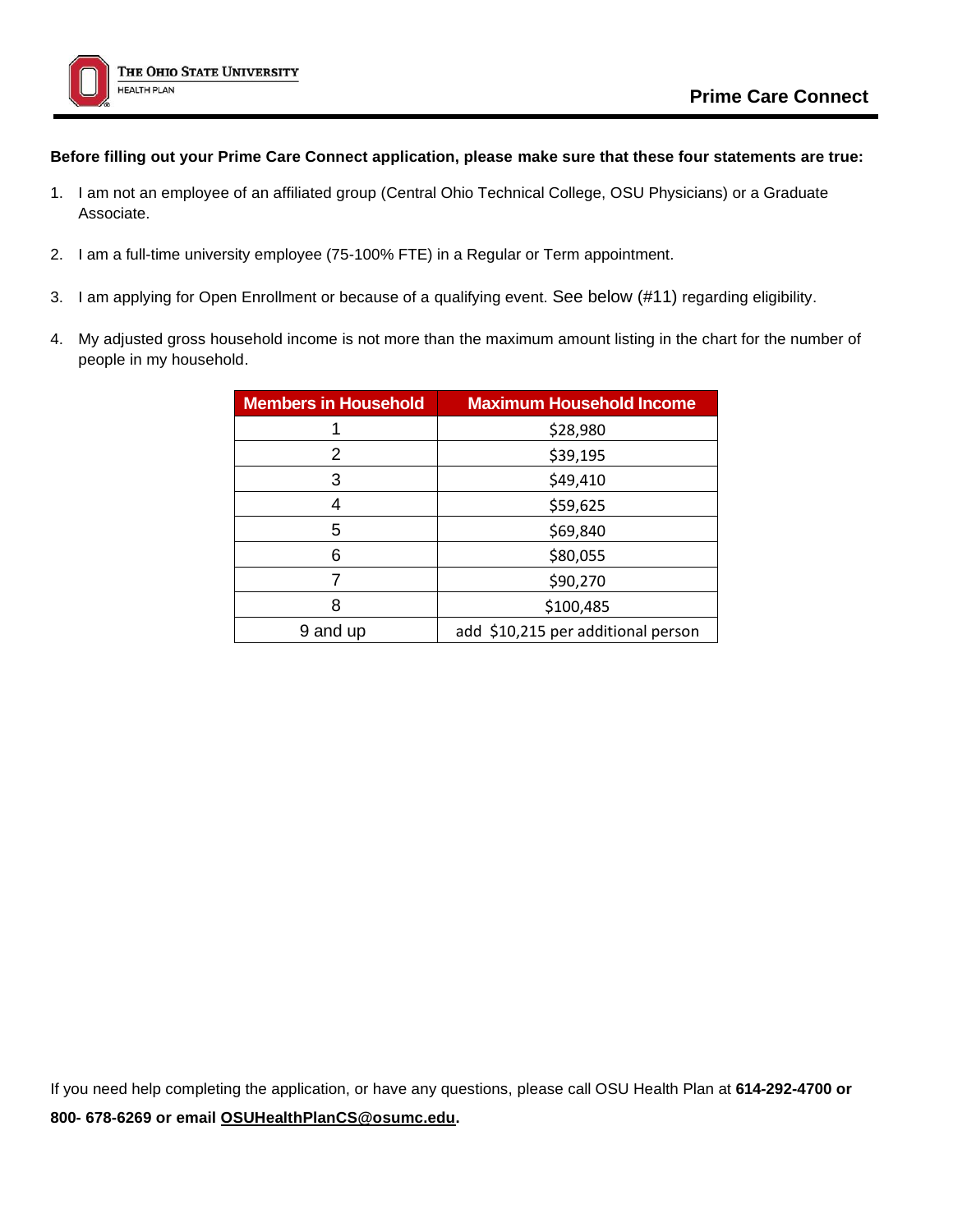

You will need these **numbers** and **tax returns** to complete this application. Check the box once you have gathered this information:

- Your **Employee ID Number**
- Your **most recent tax return (1040, 1040A, or 1040EZ)** (see the last page of this application for an example of a tax return)
- Your **spouse's most recent tax return (1040, 1040A, or 1040EZ)** if you filed separately
- **Most recent tax returns (1040, 1040A, or 1040EZ) of everyone over 18 years old** living in your home
- **Social Security Numbers of all family members** who live with you in your home

**SPECIAL NOTE:** If you are applying as a new hire or qualifying event, newly eligible or have a qualifying event please also enroll in one of the other Ohio State medical coverage options during Open Enrollment period, while waiting to hear if you are approved for Prime Care Connect. That way, you know you will have coverage if you are not approved.

Note: You are not eligible for this coverage if you are an employee of an affiliated group (COTC, OSUP), or a graduate associate. To be eligible you must hold a full-time university appointment (75-100% FTE) in a Regular or Term appointment.

If you are approved for Prime Care Connect, you will automatically be enrolled effective from your date of hire or the date for your Qualifying Event. You will receive a letter from the OSU Health Plan advising whether or not you have been approved.

> **What is a Qualifying Event?** Major life events such as birth or adoption of a child, marriage, or open enrollment.



**What is a dependent?** A child or other individual who you claim as a personal exemption tax deduction on your tax return.

**Your application will not be processed if all information is not provided on the form**. If you would like an example to check your work, see the last three pages of this packet.

If you need help completing the application, please call OSU Health Plan at **614-292-4700 or 800- 678-6269 or email OSUHealthPlanCS@osumc.edu.**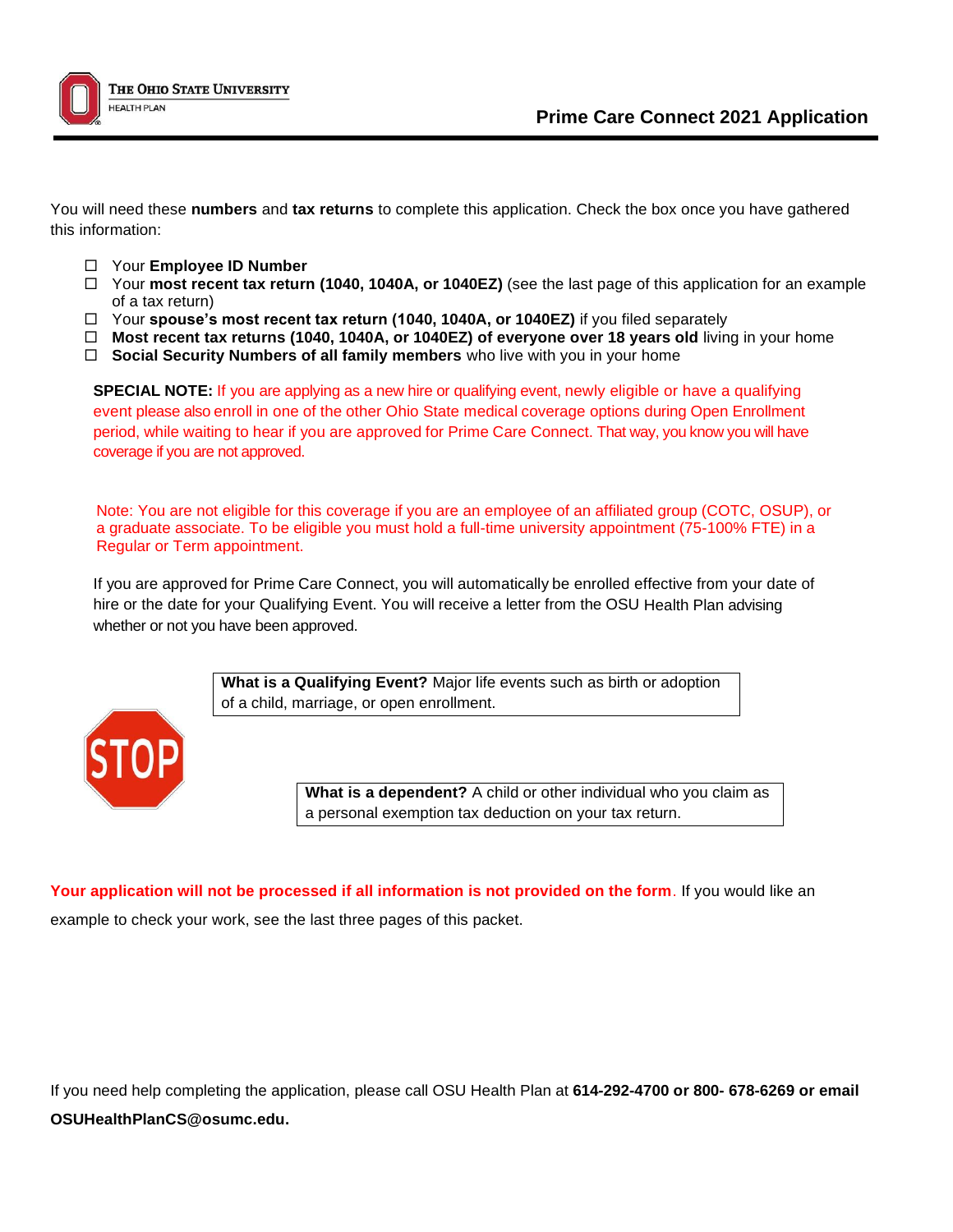## **EMPLOYEE INFORMATION**

1. Write your employee information on lines 1–10 of the application.

## **INCOME INFORMATION**

2. Write your most recent adjusted gross income on line 4 of the application. If your household income has changed significantly since your most recent tax return, you will have to provide more information (see instruction number 6).

## **FAMILY INFORMATOIN**

- 3. Write the name of your spouse, all of the people who live with you and any dependents who do not live with you. **Be sure to include the birthdate and the social security number of all of the household members to be enrolled in Prime Care Connect.**
- 4. Include the most recent income amount from the tax return of all household members over the age of 18.
- 5. Tell us whether each person is living with you and if you want them enrolled in the Prime Care Connect medical plan, if approved, by circling "yes" or "no."
- 6. Include copies of your most recent tax return—1040, 1040A, or 1040EZ—as well as your spouse's, and any other adult person living in your home (see attached for example of a tax return), including copies of the forms, schedules, and any other supporting documentation that make up your total taxable wages.

If you do not have a copy of your most recent tax return, you can request a tax return transcript free of charge **by calling the IRS toll free at 800-829-0922 Monday through Friday, 7 a.m. to 10 p.m.** For faster delivery, if you have access to a fax machine, you can fax your transcript instead of mailing it.

When the transcript(s) arrive(s), include a copy along with the completed application and other necessary documents we have asked for. **Do not send ANY original documents, please keep the originals for your records, and ONLY send copies. No documents will be returned to you.**

7. If you, your spouse, or other adults living in your home did not file a tax return in latest tax season, provide the most recent W-2 from everyone's employers. For Ohio State employees, you can request a copy of your most recent W-2 by visiting [Employee Self Service, choosing "W-2 Forms" and clicking on "Year End Form" for the year 2019.](http://www.w2express.com/)

Print your most recent W-2 and include it in the return envelope with your application. If you do not have internet access, you can request a copy of your Ohio State W-2 by calling 800-996-7566 between 8 a.m. and 9 p.m. For non-Ohio State employees, contact your most recent employer.

- 8. The OSU Health Plan may contact you if you have not given us all of the information we need to process your application.
- 9. Notification of approval or denial of your eligibility for Prime Care Connect will be mailed to the address listed on the application within 10 business days from the date your completed application and needed documentation is received.
- 10. Approvals will be sent to the Office of Human Resources for appropriate processing of enrollment; however, no income information from your application will be shared with the Office of Human Resources.
- 11. Your eligibility is valid only for the plan year, and you must reapply annually to keep your eligibility.
- 12. Make sure your application is complete, then print and sign your name and today's date on page 5, to verify that the information is valid and accurate.
- 13. Mail the completed application and requested documents to: The OSU Health Plan, 700 Ackerman Road, Suite 1007, Columbus, OH 43202, email to OSUHealthPlanCS@osumc.edu, or fax the materials to 614-292-2667.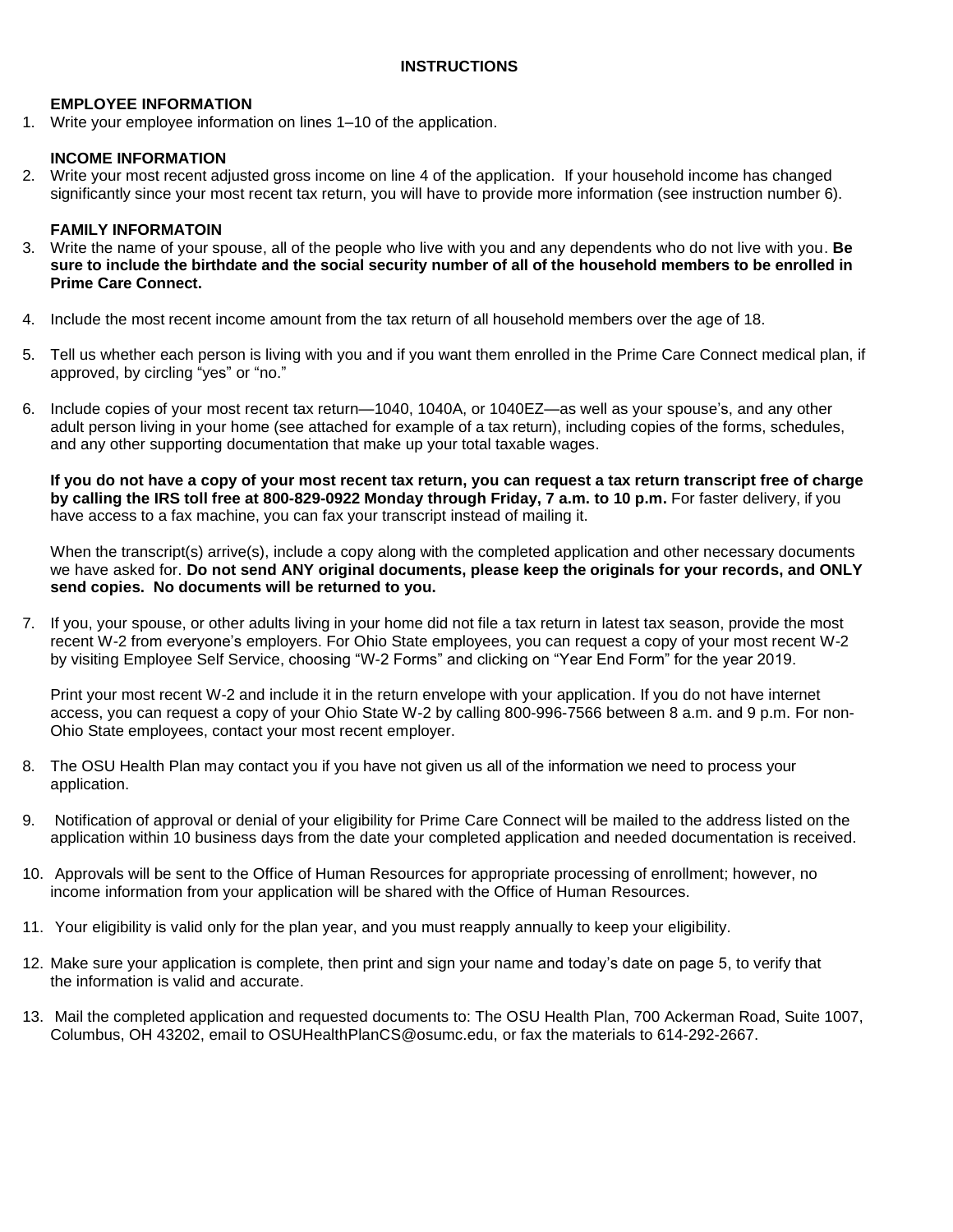# **OSU Prime Care Connect Medical Plan – Application**

**Submit this completed application along with any of the needed documents, and check the box beside those items that you include.**

### **If you filed for a tax return in the last year, you must submit;**

- Copy or transcript of your most recent income tax return (1040, 1040A, or 1040 EZ), and
- $\Box$  Copy or transcript of the most recent income tax return(s) (1040, 1040A, or 1040 EZ) from your spouse, and/or other adult household member(s) if filed separately.

### **If you did not file for a tax return in the last year, you must submit:**

- $\Box$  Copy of your most recent W-2, and
- $\Box$  Copy of the most recent W-2(s) for your spouse, and/or other adult household member(s).

## **EMPLOYEE INFORMATION**

| <u> 1980 - Johann Stoff, fransk politik (f. 1980)</u>                        |                 |                                                                                                                        | 2. $\overline{\phantom{a} \phantom{a} \phantom{a}}$                       |
|------------------------------------------------------------------------------|-----------------|------------------------------------------------------------------------------------------------------------------------|---------------------------------------------------------------------------|
| Last Name First Name Middle Initial                                          |                 |                                                                                                                        | Employee ID                                                               |
| 3.                                                                           |                 | <u> 1990 - Johann Barbara, politik eta politik eta politik eta politik eta politik eta politik eta politik eta p</u> o |                                                                           |
| Date of Hire (mm/dd/yyyy)                                                    |                 | Employee Income                                                                                                        | Date of Birth (mm/dd/yyyy)                                                |
|                                                                              |                 |                                                                                                                        | $6.$ $\overline{\phantom{a}}$                                             |
| Home Address                                                                 |                 |                                                                                                                        |                                                                           |
|                                                                              |                 |                                                                                                                        | $9.$ ( ) $-$                                                              |
| City                                                                         | <b>ZIP Code</b> |                                                                                                                        | <b>Preferred Phone Number</b>                                             |
|                                                                              |                 |                                                                                                                        |                                                                           |
|                                                                              |                 |                                                                                                                        | $\Box$ 8 a.m. $-12$ p.m. $\Box$ 12 p.m. $-4$ p.m. $\Box$ 4 p.m. $-6$ p.m. |
| 11. REASON FOR COMPLETING FORM<br>Qualifying status change (please specify): |                 |                                                                                                                        |                                                                           |

- $\Box$  Open Enrollment (To ensure medical coverage, be sure you enroll in one of Ohio State's other medical coverage options during Open Enrollment while waiting to hear if you have been approved for this coverage.)
- $\square$  Marriage<sup>1</sup>
- □ Loss of Other Coverage<sup>1</sup>

□ Birth/Adoption/Legal Guardianship/Legal Custody

1Documentation required TURN OVER TO COMPLETE APPLICATION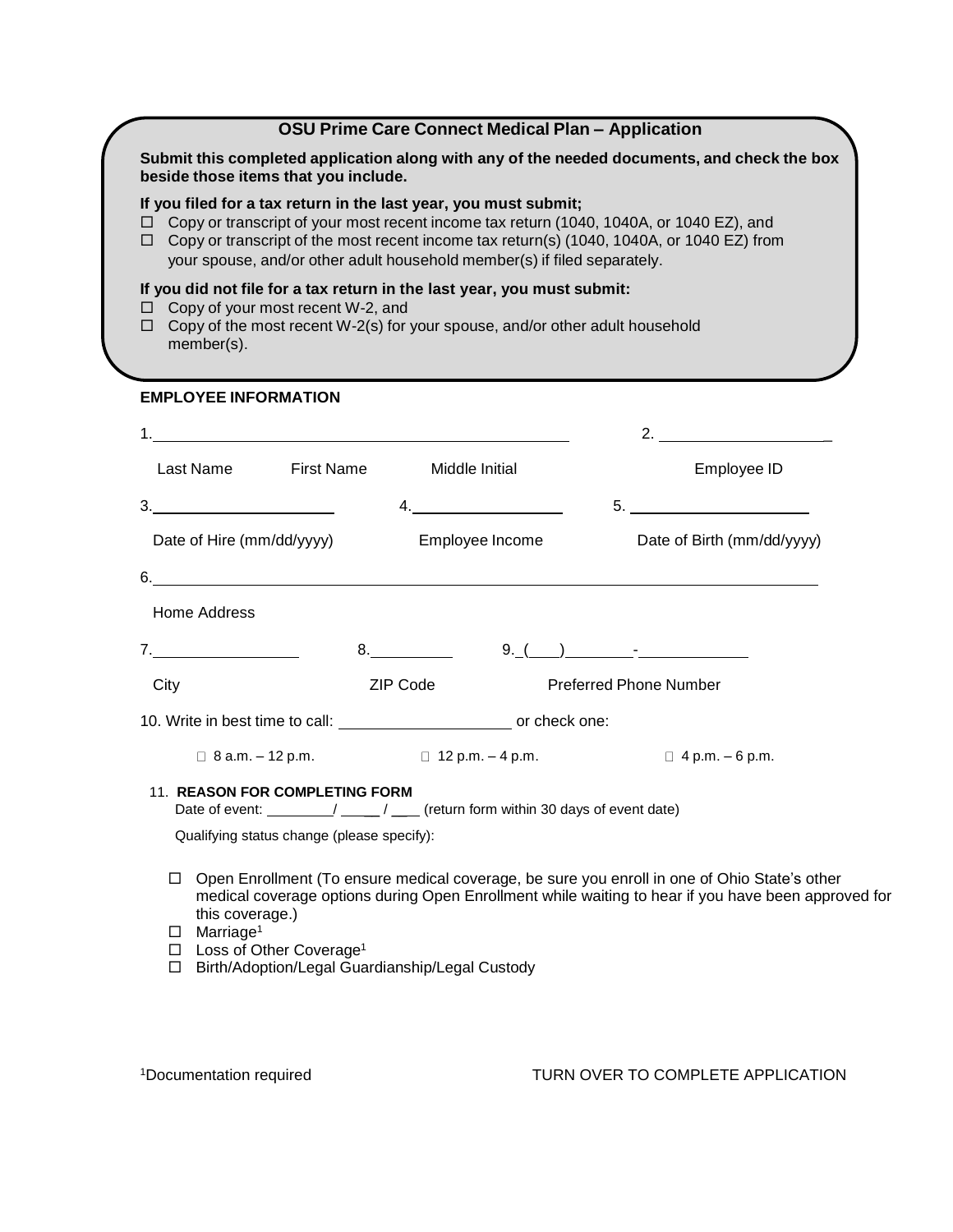## **FAMILY/HOUSEHOLD MEMBERS**

List the names and relationships of all household members that contribute to household income. List any dependents who do not live with you but who you would also like to enroll in medical coverage. For each person, indicate whether they currently live with you in your home and whether you wish to enroll them in medical coverage. Include the income for all household residents age 18 or older.

| <b>Name</b> | Relationship<br>Code* | Date of Birth<br>(mm/dd/yyyy) | <b>Social Security</b><br>Number <sup>1</sup> | Yearly Income (of<br>spouse or adult<br>household<br>residents 18+) | <b>Currently</b><br>Live in Your<br>Home | <b>Enroll in OSU</b><br><b>Medical</b><br>Coverage? |
|-------------|-----------------------|-------------------------------|-----------------------------------------------|---------------------------------------------------------------------|------------------------------------------|-----------------------------------------------------|
|             |                       |                               |                                               |                                                                     | Yes / No                                 | Yes / No                                            |
|             |                       |                               |                                               |                                                                     | Yes / No                                 | Yes / No                                            |
|             |                       |                               |                                               |                                                                     | Yes / No                                 | Yes / No                                            |
|             |                       |                               |                                               |                                                                     | Yes / No                                 | Yes / No                                            |
|             |                       |                               |                                               |                                                                     | Yes / No                                 | Yes / No                                            |
|             |                       |                               |                                               |                                                                     | Yes / No                                 | Yes / No                                            |
|             |                       |                               |                                               |                                                                     | Yes / No                                 | Yes / No                                            |
|             |                       |                               |                                               |                                                                     | Yes / No                                 | Yes / No                                            |
|             |                       |                               |                                               |                                                                     | Yes / No                                 | Yes / No                                            |
|             |                       |                               |                                               |                                                                     | Yes / No                                 | Yes / No                                            |

# **EACH COLUMN MUST BE COMPLETED**

\*Use the following codes to show your relationship with the person you are enrolling in medical coverage.

| Code | Relationship |  |  |  |  |
|------|--------------|--|--|--|--|
| SP   | Spouse       |  |  |  |  |
|      | Child        |  |  |  |  |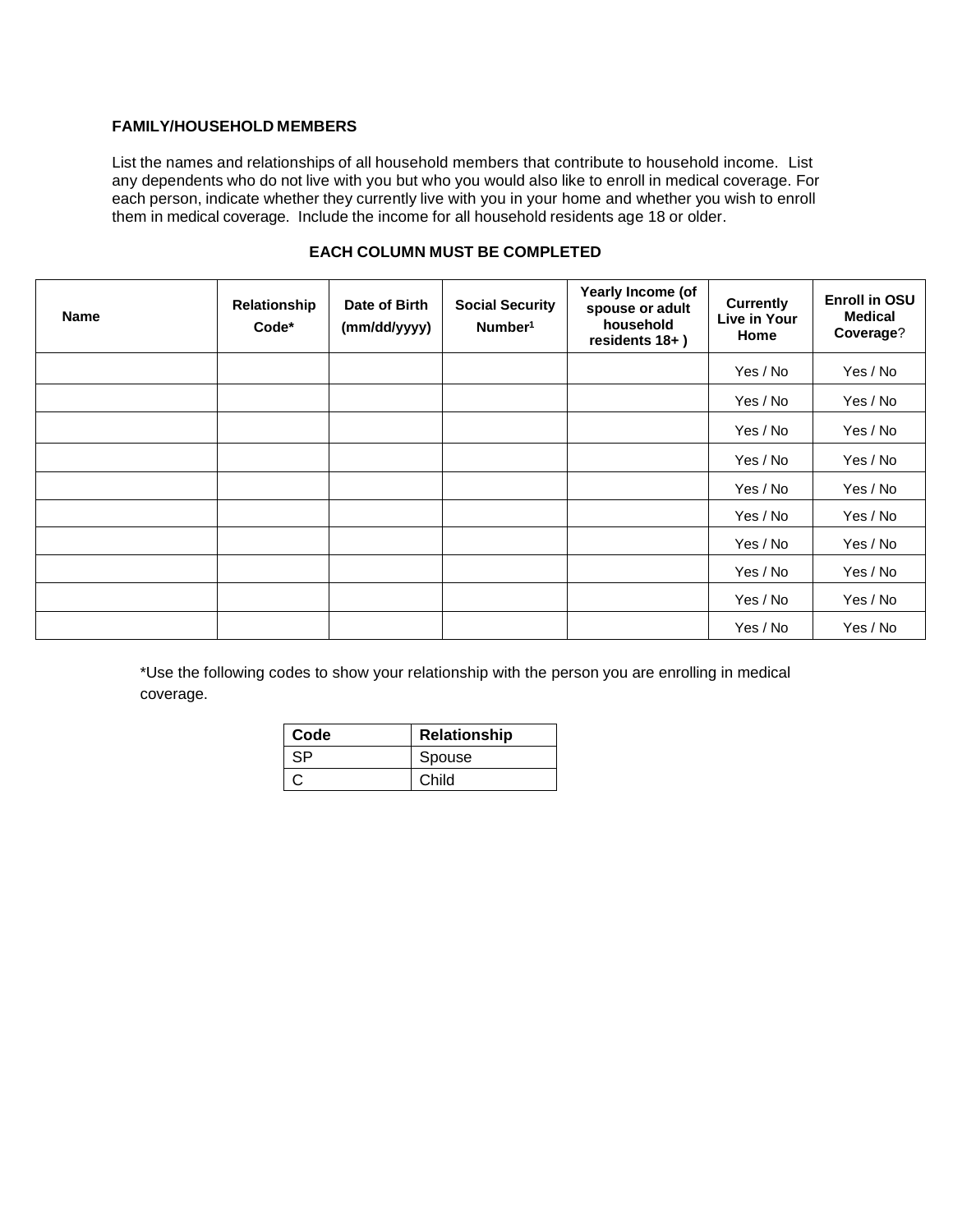<sup>1</sup>Social security number required only for household members to enroll in Prime Care Connect

I certify that the information on this application is complete and accurate and that all of the supporting documents I have provided are valid and an accurately show my current financial status. **I also understand it is my responsibility to notify the OSU Health Plan within 30 days if I have a change in financial status during the year that makes me no longer eligible for Prime Care Connect.** I understand that including false information or leaving out information on this application, or failure to inform the OSU Health Plan if I am no longer eligible for Prime Care Connect within 30 days of the change, is considered fraud. It may result in disciplinary action of an employee up to and including termination of benefits and/or employment. I also agree that the University may recover damages for all losses and reasonable attorneys' fees incurred to recover such damages.

I have read and understand the materials describing the terms and conditions of The Ohio State University Faculty and Staff Health Plan and agree to such terms and conditions. I declare that any individual for whom I am requesting health coverage as my dependent meets the definition of an eligible dependent, according to the Dependent Eligibility Guidelines, available online at hr.osu.edu/benefits/dependent-eligibility-guidelines. I understand that the university has the ability to stop (i.e., retroactively terminate) coverage if it was gained due to fraud. This includes an individual (or person seeking coverage on behalf of an individual) performing an act, practice or omission that constitutes fraud or making an intentional misrepresentation of material fact. I understand that any person who applies for coverage or files a claim containing any materially false information may be subject to disciplinary action, up to and including termination of benefits and/or employment. I understand that my elections may not be changed or voluntarily cancelled at any time during the plan year (ending December 31) unless a qualifying status change occurs, as defined by the applicable plan, and the Office of Human Resources receives timely notification of such change as provided under the applicable plan. I authorize the university to deduct from my pay, on a pre-tax or after tax basis, as the case may be, the applicable employee contributions described in the benefit rates online at hr.osu.edu/benefits/rates. I understand that this authorization to deduct employee contributions directly from my pay (i.e., a salary redirection arrangement) will remain in effect during the period of coverage and it cannot be revoked, except as described in the applicable plan. I understand and agree that in the event my university pay is not sufficient to pay the employee contributions for the benefits that I elect, or if I go on an unpaid leave of absence, I will be billed directly for these employee contributions. In such case, I agree to pay those employee contributions promptly and in full. I understand that, if employee contributions are not paid in full, the benefits will be terminated for lack of payment and I will be responsible for employee contributions missed prior to my coverage termination date. I certify that all information provided on this form is true and correct to the best of my knowledge.

**Employee Name (print)** 

 $\overline{\phantom{a}}$  , which is a set of the set of the set of the set of the set of the set of the set of the set of the set of the set of the set of the set of the set of the set of the set of the set of the set of the set of th

 $\overline{\phantom{a}}$  , and the set of the set of the set of the set of the set of the set of the set of the set of the set of the set of the set of the set of the set of the set of the set of the set of the set of the set of the s

**Employee Signature Date** Date

*Note***: eligibility determination is valid only for the plan year, you must reapply annually to maintain eligibility.**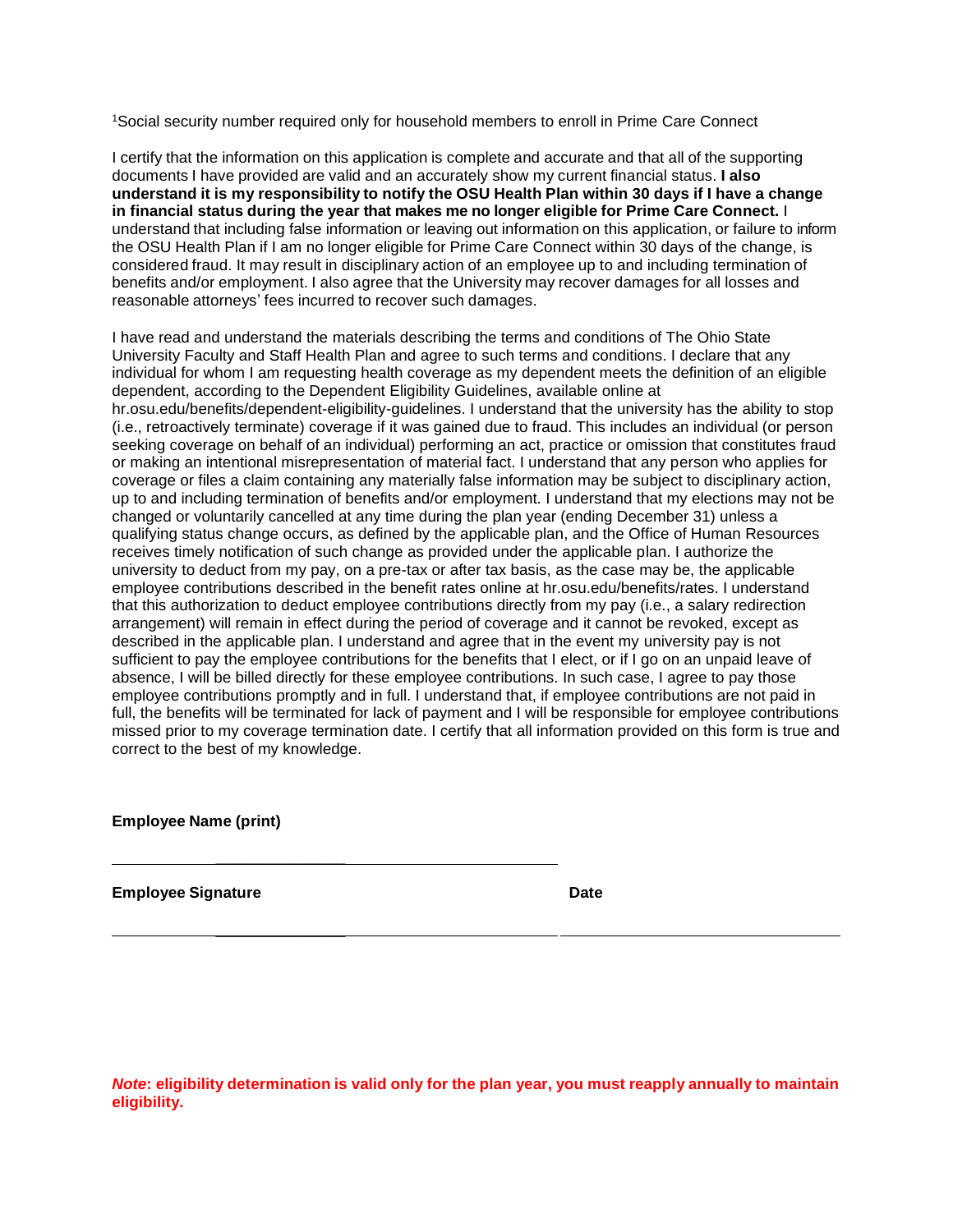# **OSU Prime Care Connect Medical Plan – Sample Application**

**Submit this completed application along with any of the needed documents, and check the box beside those items that you include.**

### **If you filed for a tax return in the last year, you must submit;**

- Copy or transcript of your most recent income tax return (1040, 1040A, or 1040 EZ), and
- $\Box$  Copy or transcript of the most recent income tax return(s) (1040, 1040A, or 1040 EZ) from your spouse, and/or other adult household member(s) if filed separately.

### **If you did not file for a tax return in the last year, you must submit:**

- □ Copy of your most recent W-2, and
- $\Box$  Copy of the most recent W-2(s) for your spouse, and/or other adult household member(s).

### **EMPLOYEE INFORMATION**

| 1. Buckeye                      | <b>Brutus</b>     | O.                        | 2.12345678                    |  |  |  |  |
|---------------------------------|-------------------|---------------------------|-------------------------------|--|--|--|--|
| Last Name                       | <b>First Name</b> | Middle Initial            | Employee ID                   |  |  |  |  |
| 3.05/21/2007                    | 4. \$15,000       |                           | 5. 06/07/1984                 |  |  |  |  |
| Date of Hire (mm/dd/yyyy)       |                   | Employee Income           | Date of Birth (mm/dd/yyyy)    |  |  |  |  |
| 6. 1234 Buckeye Way             |                   |                           |                               |  |  |  |  |
| Home Address                    |                   |                           |                               |  |  |  |  |
| 7. Columbus                     | 8.43210           | 9.                        | $(614)$ 123-4567              |  |  |  |  |
| City                            | <b>ZIP Code</b>   |                           | <b>Preferred Phone Number</b> |  |  |  |  |
| 10. Write in best time to call: |                   | 8am-10am__ or check one:  |                               |  |  |  |  |
| $\Box$ 8 a.m. $-$ 12 p.m.       |                   | $\bm{X}$ 12 p.m. – 4 p.m. | $\Box$ 4 p.m. – 6 p.m.        |  |  |  |  |
|                                 |                   |                           |                               |  |  |  |  |

#### 11. **REASON FOR COMPLETING FORM**

Date of event:  $\frac{1}{\sqrt{2\pi}}$  /  $\frac{1}{\sqrt{2\pi}}$  (return form within 30 days of event date)

Qualifying status change (please specify):

- **X** Open Enrollment (To ensure medical coverage, be sure you enroll in one of Ohio State's other medical coverage options during Open Enrollment while waiting to hear if you have been approved for this plan.)
- $\Box$  Marriage<sup>1</sup>
- □ Loss of Other Coverage<sup>1</sup>

□ Birth/Adoption/Legal Guardianship/Legal Custody<sup>1</sup>

<sup>1</sup>Documentation required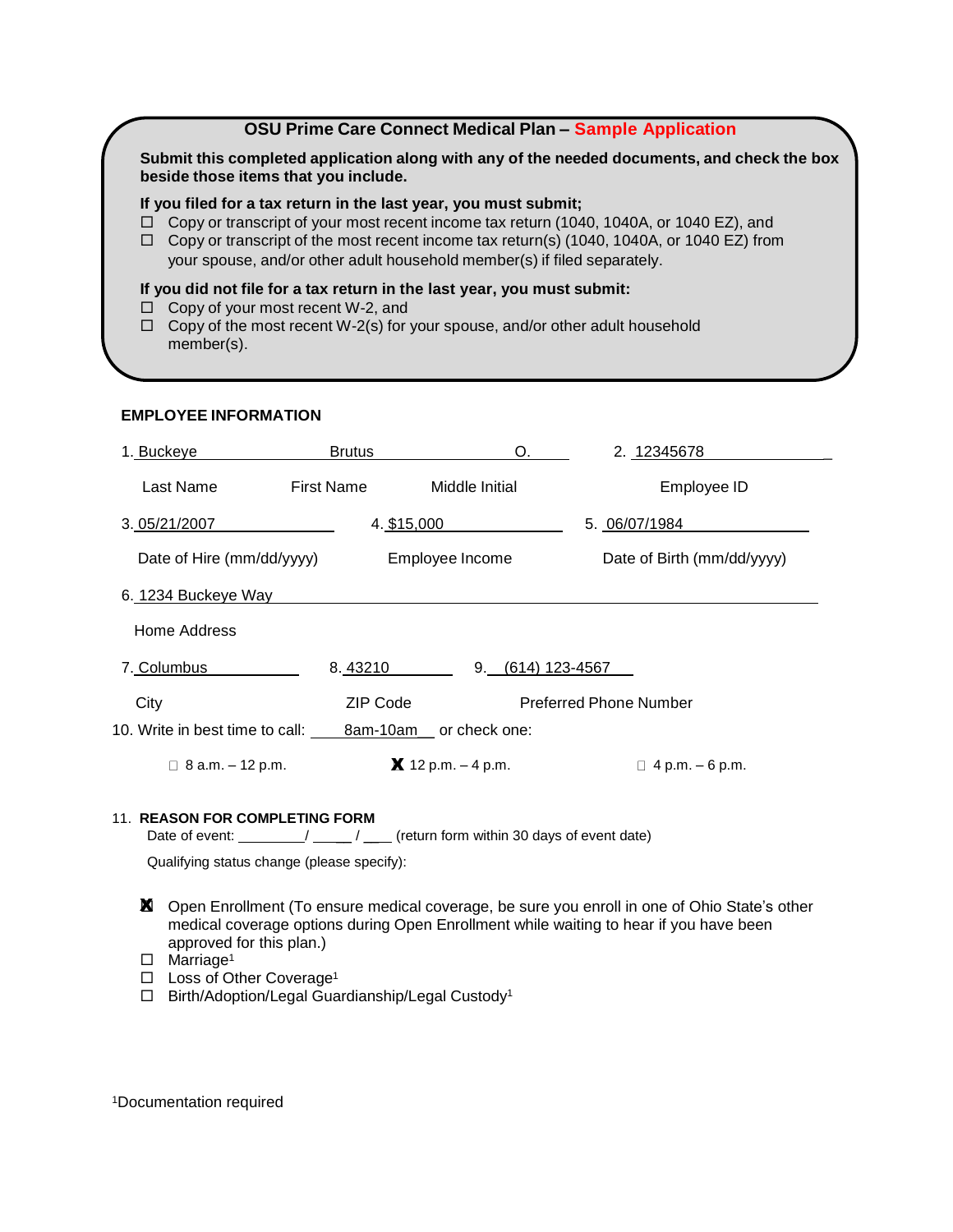## **FAMILY/HOUSEHOLD MEMBERS**

List the names and relationships of all family members who reside in your household. List any dependents who do not reside in your household but who you would also like to enroll in the medical coverage. For each person, indicate whether they currently reside in the household and whether you wish to enroll them in the medical coverage. Include the income for all household residents age 18 or older.

| <b>Name</b>      | Relationship<br>$Code*$ | Date of Birth<br>(mm/dd/yyyy) | <b>Social</b><br><b>Security</b><br><b>Number</b> | <b>Yearly Income</b><br>(of spouse or<br>adult household<br>residents 18+) | <b>Currently</b><br>Live in<br>Your<br>Home | <b>Enroll</b> in<br><b>OSU</b><br><b>Medical</b><br>coverage? |
|------------------|-------------------------|-------------------------------|---------------------------------------------------|----------------------------------------------------------------------------|---------------------------------------------|---------------------------------------------------------------|
| Buckeye, Betty   | <b>SP</b>               | 06/07/1984                    | 123456789                                         | \$15,000                                                                   | Yes <sup>y</sup> No                         | Yes/No                                                        |
| Buckeye, Grayson | C                       | 02/07/2015                    | 123456908                                         | \$0                                                                        | Yes No                                      | Yes / No                                                      |
| Buckeye, Brooke  | C                       | 09/15/2008                    | 901234567                                         | \$0                                                                        | Yes No                                      | Yes / No                                                      |
|                  |                         |                               |                                                   |                                                                            | Yes / No                                    | Yes / No                                                      |
|                  |                         |                               |                                                   |                                                                            | Yes / No                                    | Yes / No                                                      |
|                  |                         |                               |                                                   |                                                                            | Yes / No                                    | Yes / No                                                      |
|                  |                         |                               |                                                   |                                                                            | Yes / No                                    | Yes / No                                                      |
|                  |                         |                               |                                                   |                                                                            | Yes / No                                    | Yes / No                                                      |
|                  |                         |                               |                                                   |                                                                            | Yes / No                                    | Yes / No                                                      |
|                  |                         |                               |                                                   |                                                                            | Yes / No                                    | Yes / No                                                      |

## **EACH COLUMN MUST BE COMPLETED**

\*Use the following codes to show your relationship with the person you are enrolling.

| Code | Relationship                                                                                                                                                        |
|------|---------------------------------------------------------------------------------------------------------------------------------------------------------------------|
| . SP | Spouse – Must be the legal spouse of the employee                                                                                                                   |
|      | Child – Must be a dependent child of the employee or the employee's legal spouse who<br>is under age 26, unless fully disabled and approved for continued coverage. |

I certify that the information on this application is complete and accurate and that all of the supporting documents I have provided are valid and an accurately show my current financial status. **I also understand it is my responsibility to notify the OSU Health Plan within 30 days if I have a change in financial status during the year that makes me no longer eligible for Prime Care Connect.** I understand that including false information or leaving out information on this application, or failure to inform the OSU Health Plan if I am no longer eligible for Prime Care Connect within 30 days of the change, is considered fraud. It may result in disciplinary action of an employee up to and including termination of benefits and/or employment. I also agree that the university may recover damages for all losses and reasonable attorneys' fees incurred to recover such damages.

I have read and understand the materials describing the terms and conditions of The Ohio State University Faculty and Staff Health Plan and agree to such terms and conditions. I declare that any individual for whom I am requesting health coverage as my dependent meets the definition of an eligible dependent, according to the Dependent Eligibility Guidelines, available online at hr.osu.edu/benefits/dependent-eligibility-guidelines. I understand that the university has the ability to stop (i.e., retroactively terminate) coverage if it was gained due to fraud. This includes an individual (or person